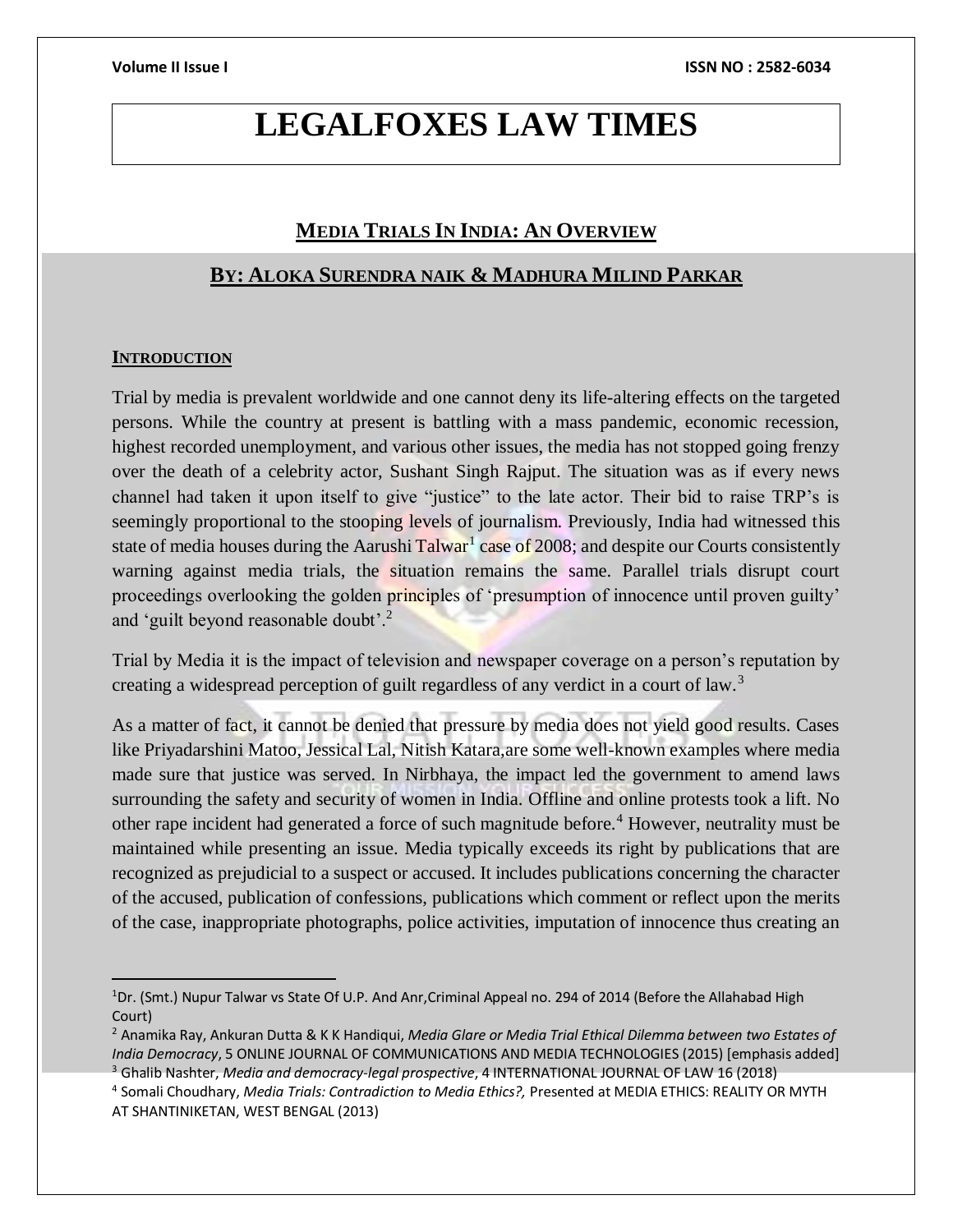atmosphere of prejudice.<sup>5</sup>The media is considered as a watchdog of democracy and is relied upon for uncovering errors and wrongdoings. It is therefore a reasonable assumption that the media should adhere to a certain objective, fair and ethical standards while performing their functions.<sup>6</sup>

Media trials can be traced back to as far as 1921, to the Roscoe Arbuckle case. In India, it was initially prevalent through the print media. In 1961, the Supreme Court in Saibal Kumar v. B.K. Sen<sup>7</sup> very clearly said that it would amount to mischief if a newspaper as to conduct an independent investigation of a crime and have grave consequences. After the liberalization policy of 1991 the media was free from government control, thus promoting unhealthy competition among the media houses and turning it into a booming business.<sup>8</sup> It became a race of attracting viewers. The ways and kinds of news presented took a new leap. News began to be increasingly seen as a form of entertainment. There were themes and explanations imitating the format of entertainment programs (Comstock, 1980). News covering crimes were dramatized, emphasized and shown in superficial ways (cf. Fishman, 1978; Snow, 1984; Comstock, 1980; Cohen and Young, 1981). The conclusive result is what we see today, which is a merge of news and entertainment.<sup>9</sup>

# **IN THE NAME OF FREEDOM**

Free speech is the epitome of any democratic society, also characterized by criticism and personal opinions. In LIC v. Manubhai Shah<sup>10</sup>, the Supreme Court pointed out that the freedom of speech and expression must be constituted to include the freedom to circulate one's views by word of mouth, or in writing, or through audio-visual media. This includes the right to propagate one's views through print or other media.<sup>11</sup> Freedom of press is not a separate right and is impliedly associated with Art.  $19(1)(a)^{12}$  of the Constitution<sup>13</sup>. Hence, reasonable restrictions under Art  $19(2)^{14}$  apply to this freedom, and violators can be prosecuted under the Contempt of Courts Act, 1971<sup>15</sup> .

# **FOUR MISSION YOUR SUCCESS'**

 $\overline{a}$ 

 $15$  No. 70 of 1971, dated 24<sup>th</sup> December 1971.

<sup>5</sup> *Id, supra* note 3, at page.17 <sup>6</sup>Malcolm X., *Role of Media in Democracy*, SEMANTIC SCHOLAR (Aug 20, 2020, 6:37 PM), <https://pdfs.semanticscholar.org/34d2/bb9569364739846bcbf06dbf07ce56763c5a.pdf>

<sup>7</sup>1961 SCR (3) 460 (Before the Supreme Court)

<sup>8</sup> *Id, supra* note 6*,* at page 129.

<sup>9</sup> Ray Surette, *Media Trials*, 17 JOURNAL OF CRIMINAL JUSTICE 298 (1989)

<sup>10</sup>1992 SCR (3) 595 (Before the Supreme Court)

<sup>11</sup>Hon'ble Mr. Justice G. S. Singhvi, *Trial by media: A need to regulate freedom of press,* BHARATI LAW REVIEW 3 (2012)

 $12$  All citizens shall have the right to freedom of speech and expression.

<sup>&</sup>lt;sup>13</sup> The Constitution of India, 1950

 $14$  Nothing in sub clause (a) of clause (1) shall affect the operation of any existing law, or prevent the State from making any law, in so far as such law imposes reasonable restrictions on the exercise of the right conferred by the said sub clause in the interests of the sovereignty and integrity of India, the security of the State, friendly relations with foreign States, public order, decency or morality or in relation to contempt of court, defamation or incitement to an offence.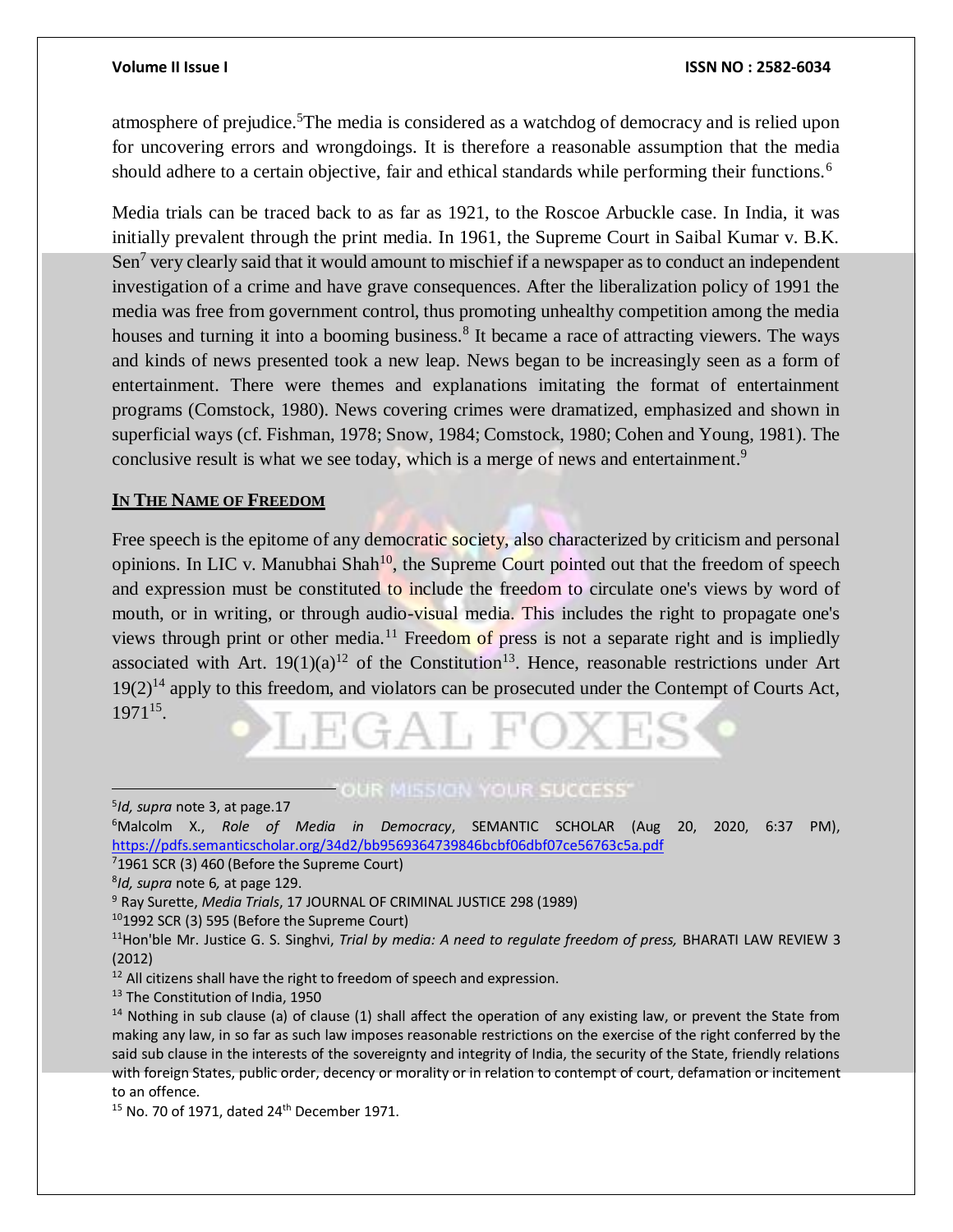Jawaharlal Nehru in his speech against the Press Act,  $1910^{16}$  said, "I would rather have a completely free press with all the dangers involved in the wrong use of that freedom than a suppressed and regulated press". This was because the world is well aware of the consequences that follow from a strictly regulated press. However, a free press does not include wrongly influencing the audience or lynching the reputation of a person. It merely means that the press is allowed to function in the country withfew reasonable restrictions laid downin the interest of the health, prosperity, and stability of the same society which the press looks to safeguard.<sup>17</sup> Trial by media is a clash between free speech and the right of fair trial & Right to privacy of a person. The latter rights certainly cannot supersede the former. The media is expected to bring matters in the view of society and not to pass their own judgments on whether a person is guilty or innocent.<sup>18</sup>

The ethics of journalism have been in a compromising state due to their inquisitive eyes on the accused. Media today follows a pattern of sensationalism. It looks to grab the attention of viewers and readers. In a bid to entertain and keep their viewers interested, the media extensively covers sub judice (under trial) matters by publishing information and opinions that are clearly prejudicial and could prove harmful to the interests of the parties involved in litigation.<sup>19</sup>

The Blackstonian concept of freedom of press was expressed in as early as 1769; it contained four basic points (Grover, 1990) which still dominate the basis of freedom of press.

They are as follows:  $20$ 

- 1. Liberty of the press is essential to the state.
- 2. No previous restraints should be placed on the publications.
- 3. That does not mean there is press freedom for doing what is prohibited by law.

4. Every freeman has the undoubted right to lay what sentiment he places before the public, but if he publishes what is improper, mischievous or illegal he must take the consequence of his own temerity.

# **WHAT KINDS OF PUBLICATIONS CAN BE TERMED AS PREJUDICIAL?**

As a matter of informing the media and the general public, The  $200<sup>th</sup>$  Law Commission Report<sup>21</sup> records 10 categories of publications that may be prejudicial to the suspect or accused. These are:

- a) Publications concerning the character of accused or previous conclusions.
- b) Publication of Confessions Even though they are inadmissible under the law, publicising them can sub-consciously affect the impartiality of the court.

 $16$  No. 1 of 1910, dated  $8<sup>th</sup>$  February 1910.

<sup>&</sup>lt;sup>17</sup> Sudhir Dutta, *Law relating to contempt of courts in India: A study of legislative policies and judicial behaviour, (Aug)* 13, 2020, 8:35 PM)[, http://hdl.handle.net/10603/127669](http://hdl.handle.net/10603/127669)

<sup>18</sup> Arun Singh & Anil Kumar, *Media Trials in India,* SSRN (Aug 13, 2020, 10:10AM)[, https://ssrn.com/abstract=2552426](https://ssrn.com/abstract=2552426) <sup>19</sup>*Id, supra* note 3, at page 16.

<sup>20</sup> Prabhat Ranjan & Sindhuja Kashyap, *Media as the Fourth Estate of Democracy*, SSRN (Aug 15, 2020, 12:37 PM), <https://ssrn.com/abstract=2485908>

<sup>21</sup>*200th Report on Trial by Media*, LAW COMMISSION OF INDIA (2006)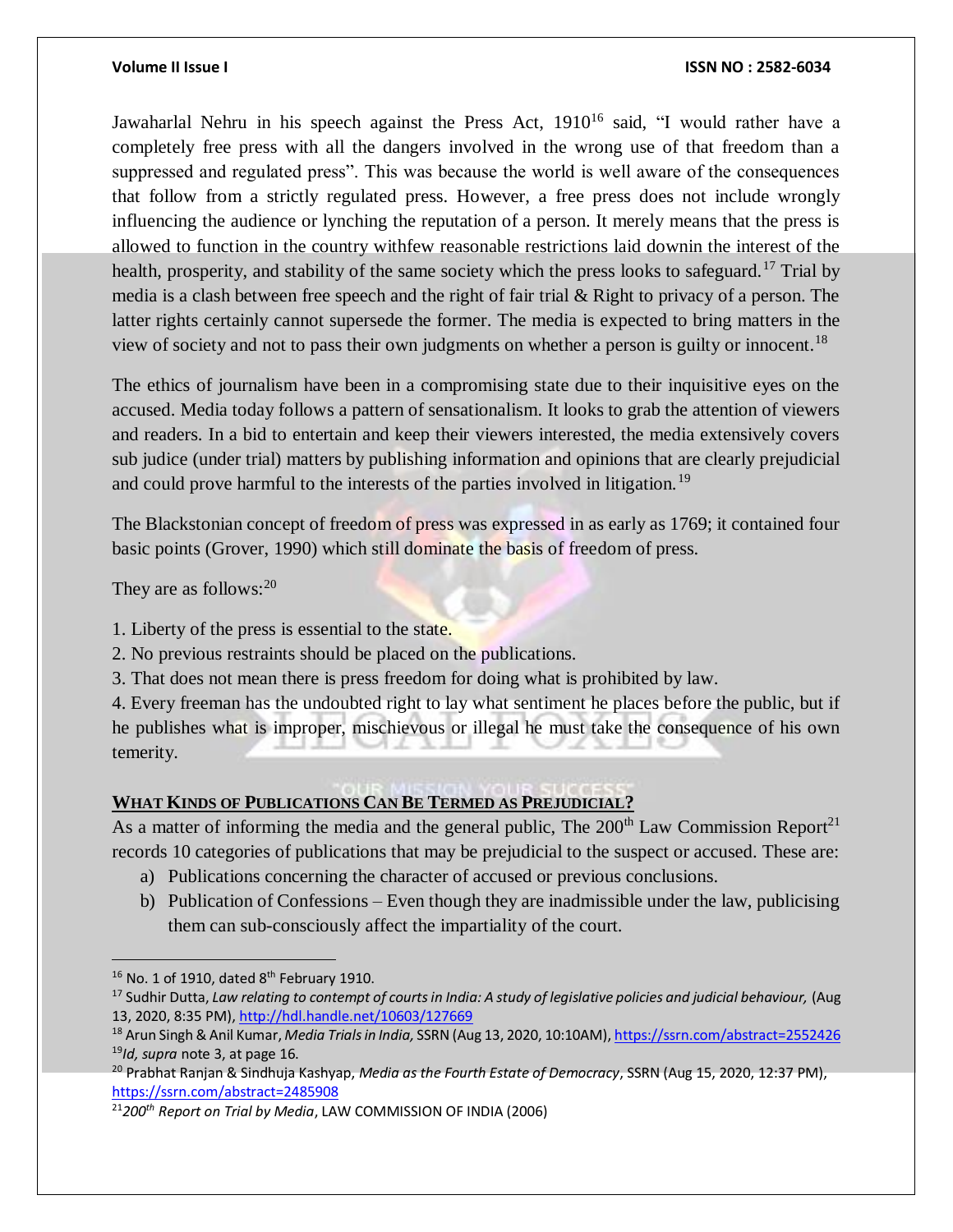- c) Publications which comment or reflect upon the merits of the case.
- d) Photographs There is a likelihood of giving a colour of guilt to the accused with added emphasis.
- e) Police activities It may not be contempt if the publication is intended to warn public at the instance of the police that a notorious criminal had escaped and public have to be careful or watch out for him.
- f) Imputation of innocence Just as the way media can cite the guilt of an accused, it can also stress on the innocence of an accused. The Nanavati<sup>22</sup>case can be a cited as an example.
- g) Creating an atmosphere of prejudice Witnesses may be deterred if they become the object of public criticism.
- h) Criticism of witnesses Witnesses may be deterred if they become the object of public criticism.
- i) Premature publication of evidence.
- j) Publication of interviews with witnesses

The Supreme Court, on countless occasions has warned the media about their wrongdoings, but it has only gone to the deaf ear. In State of Maharashtra v. Rajendra Jawanmal Gandhi,<sup>23</sup> the Court observed –

There is procedure established by law governing the conduct of trial of a person accused of an offence. A trial by press, electronic media or public agitation is very antithesis of rule of law. It can well lead to miscarriage of justice. A judge has to guard himself against any such pressure and is to be guided strictly by rules of law. If he finds the person guilty of an offence he is then to address himself to the question of sentence to be awarded to him in accordance with the provisions of law."

In State of Kerala v. Poothala Aboobacker<sup>24</sup> while analysing the effect of media trials on the society and the Courts, the Kerala High Court observed –

"The Fourth Estate does not seem to realize the irreparable damage inflicted on the victims of crimes and the alleged culprits and those close to them through the sensationalized journalistic adventures. Truth is very often surpassed, exaggerated or distorted to add flavour and spice to the stories. Trial by media can do more harm than good to the society at large. Instances are not rare when test parades are reduced to mere farce due to the injudicious publicity given to the alleged assailants by publishing their photographs. Every such act of adventurism exerts unnecessary pressure on the Courts which are to eventually try the alleged offenders. The fickle minded public which has been conditioned to believe a particular version through a calculated process of media indoctrination will be loath to accept a different conclusion. Hence, if the court who finally tries

<sup>&</sup>lt;sup>22</sup> K. M. Nanavati v. State of Bombay, AIR 1961 SC 112 381

<sup>&</sup>lt;sup>23</sup> AIR 1972 SC 106 (Before the Supreme Court)

<sup>&</sup>lt;sup>24</sup> 2006 (2) KLD (Cri.) 482 (Before the Kerala High Court) [emphasis added]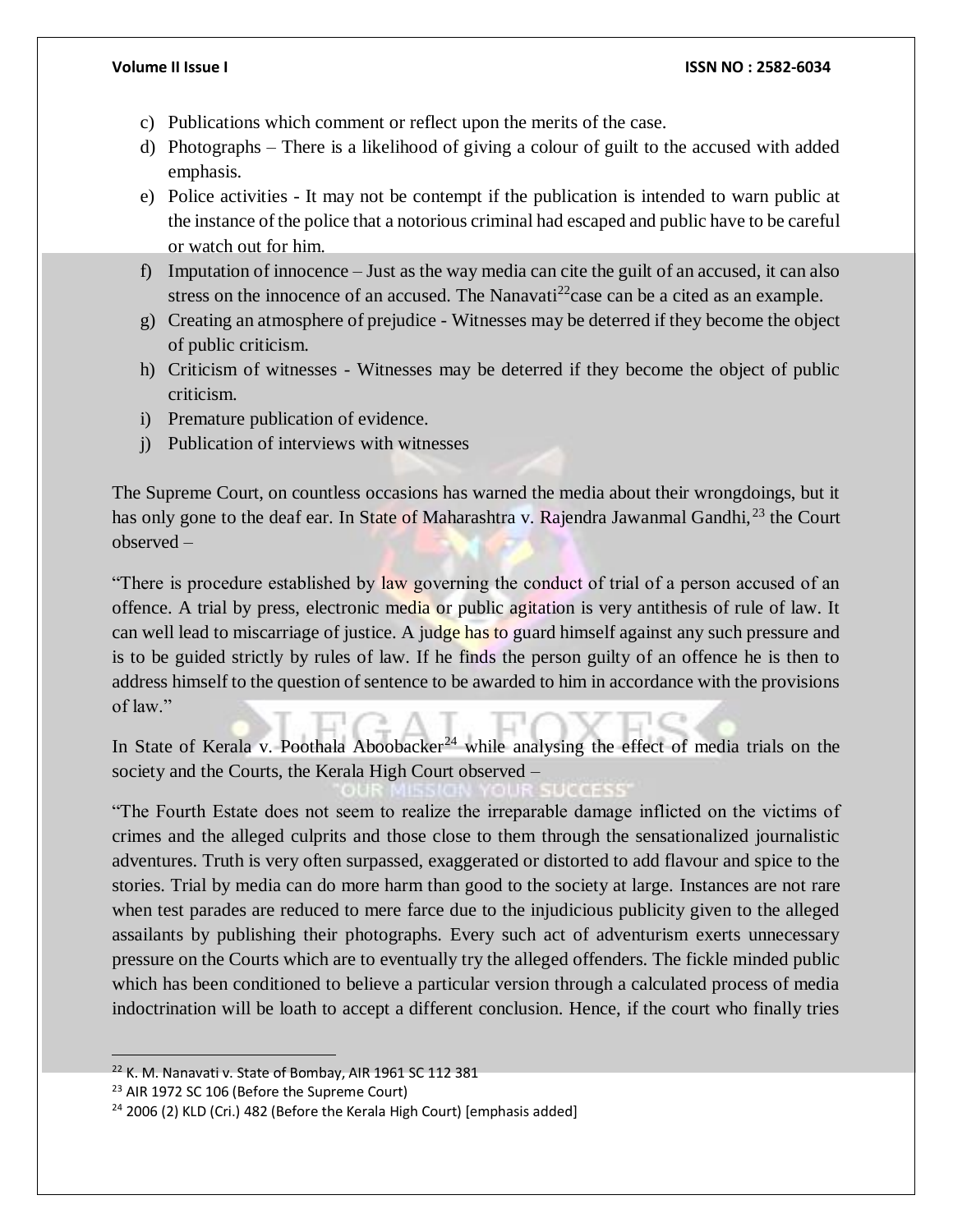the alleged culprit were to ultimately record an order of acquittal for want of legal evidence before it, it may not be out of place for the public at large to conclude that the verdict of the court is wrong. They may even attribute motives in the presiding judge."

The general public has a right to information however, the information disseminated must not be misinformation.<sup>25</sup> Reporting is the topmost function of the media. But reporting is mixed with investigations nowadays. Media trials are disguised in the name of 'Investigative Journalism', and though investigative journalism in itself is not prohibited, this right does not stretch as far as knowing the personal life of an accused, naming and defaming friends  $\&$  family of the accused, name of a rape victim or family problem of a public figure. This information does not constitute the definition of news'.<sup>26</sup> Another category of investigation is that of Sting Operations. Some journalists against it have questioned these operations and have termed them non-ethical. The Supreme Court had also expressed its concern over the cases of freelance reporters selling their sting reports, and questioned whether their intent was for to protect public interest or tainted with money.<sup>27</sup>

The Khurrana case is an instance of fake Stings, where a government school teacher in Daryaganj was recorded on camera appearing to force high school students to become part of a prostitution racket. The Sting was aired live on a news channel, and a girl pretending to be the student of the said teacher was shown to be revealing her ordeal on camera to a supposed reporter. Minutes later a mob gathered outside the school, physically assaulted Khurrana, set a car on fire and cried for justice. Uma Khurrana (the teacher) was arrested solely based on the Sting. It took ten days for the police to discover that the sting had been staged and the teacher framed. The student was an aspiring journalist, and the reporter was supposedly an accomplice of a person to whom the teacher owed money. The teacher had filed a case for defamation on all the individuals involved in the Sting but ended up withdrawing it later.<sup>28</sup>

The do's and don'ts for Indian media have been well laid out in the Norms of Journalistic Conduct.<sup>29</sup> The first point itself lays down that media houses should avoid publishing of inaccurate, baseless, misleading, or unclear material; news regarding exposed wrongdoings must be backed with irrefutable shreds of evidence. Point 6 speaks about protecting the right to privacy of a targeted person. News including suggestive guilt without any reference must be avoided (Point 10). A range of detailed parameters, norms regarding investigative journalism are also laid out (Point 26). However, these are just norms and there can be no enforceability. We have the Press

<sup>25</sup> Fuqran Ahmed, *Human Rights Perspective of Media Trial* 1 ASIA LAW QUARTERLY 58 (2009)

<sup>&</sup>lt;sup>26</sup>Gifty Oommen, Privacy as a Human Right and Media Trial in India, 3 THE AGE OF HUMAN RIGHTS JOURNAL 115 (2014)

<sup>27</sup>*Id, supra* note 5.

<sup>28</sup>*Fake sting: Uma Khurana withdraws defamation case,* THE TIMES OF INDIA (Aug 25, 2020, 6:15 PM), [https://timesofindia.indiatimes.com/city/delhi/Fake-sting-Uma-Khurana-withdraws-defamation](https://timesofindia.indiatimes.com/city/delhi/Fake-sting-Uma-Khurana-withdraws-defamation-case/articleshow/3629666.cms)[case/articleshow/3629666.cms](https://timesofindia.indiatimes.com/city/delhi/Fake-sting-Uma-Khurana-withdraws-defamation-case/articleshow/3629666.cms)

<sup>29</sup>*Norms of Journalistic Conduct*, PRESS COUNCIL OF INDIA (2010)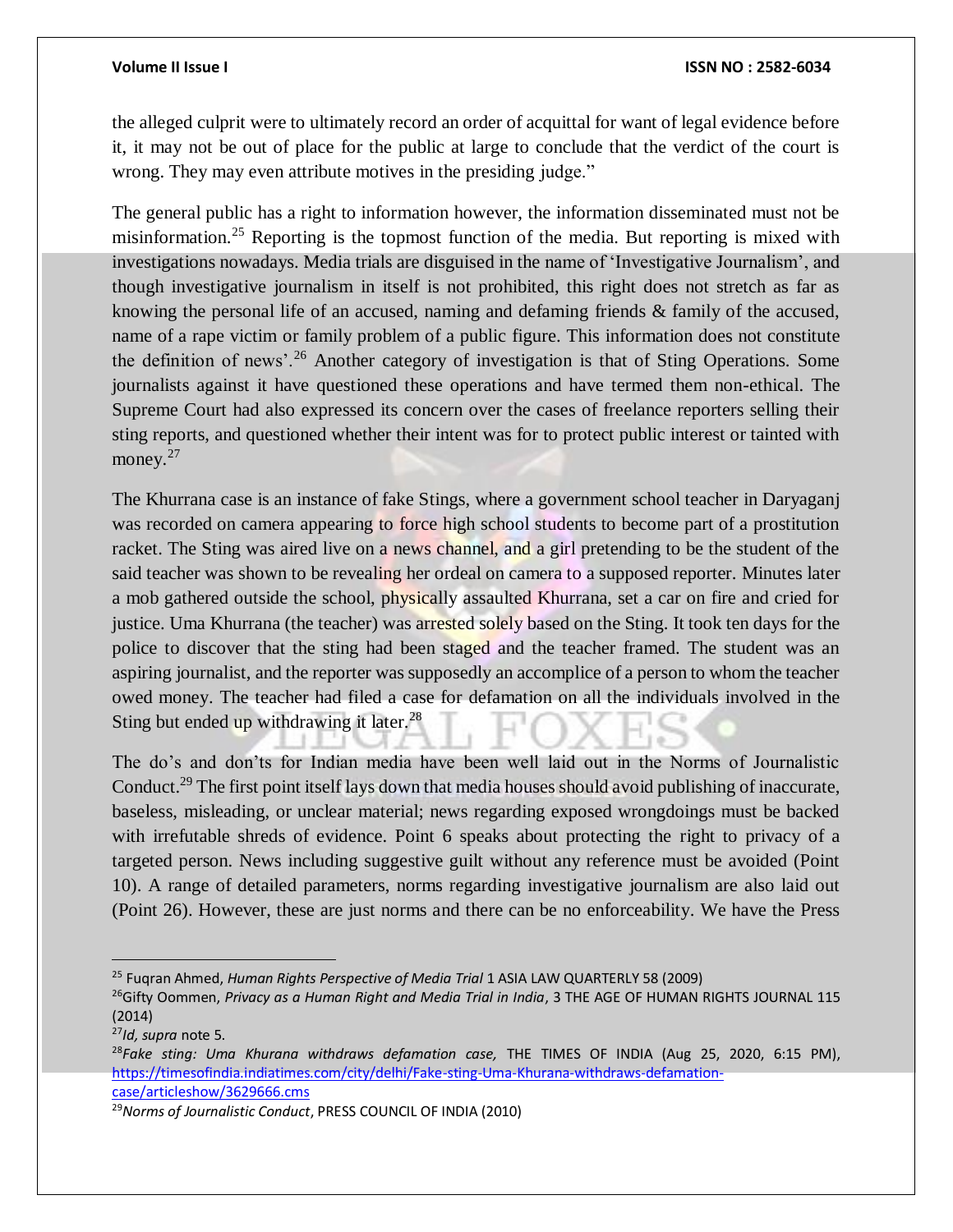Council of India however, there is no punitive sanction, and the Council only owes an apology if newspapers are found guilty. The establishment of this Council dates back to 1966, and its regime does not include electronic media.<sup>30</sup> Hence, we desperately need laws to regulate electronic media houses.

The Supreme Court during as early as 1991 had pointed out the need for adequate laws to regulate radio and television media in the Cricket Broadcasting Case<sup>31</sup>. The Court statedthat the Indian Telegraph Act, 1885<sup>32</sup> was severely under-equipped to include broadcasting media.

"The Act was intended for an altogether different purpose when it was enacted. This is the result of the law in this country not keeping pace with the technological advances in the field of information and communications. While all the leading democratic countries have enacted laws specifically governing the broadcasting media, the law in this country has stood still, rooted in the Telegraph Act of 1885. Except Section 4(1) and the definition of telegraph, no other provision of the Act is shown to have any relevance to broadcasting media. It is, therefore, imperative that the parliament makes a law placing the broadcasting media in the hands of a public/statutory corporate or the corporations, as the case may be. This is necessary to safeguard the interests of public and the interests of law as also to avoid uncertainty, confusion and consequent litigation."

Sensationalising issues to provide entertainment, at the cost of the reputation of a person is unacceptable. The country has seen enough damage on account of personal gains by the media.

# **WHY DO WE WITNESS MEDIA TRIALS?**

We have seen that gone are the days where the only function of the media was to report the news to the public. Now along with reporting, the media tries to present their own research and analysis of the issue at hand. This comes with high competition since the media today is commercialised and globalised. Their priorities lie in increasing their profit / TRP ratings. Social responsibility cannot be expected of the contemporary commercialised media.<sup>33</sup> TRPs attract more advertisements. Time slots that have ahigher number of viewers are sold at a higher price which leads to higher revenues; and we as viewers are the reason these channels are hungry for TRP's.<sup>34</sup>

The judicial process of justice is very cumbersome, lengthy, and complicated. Hence it is very difficult for the public to follow know the happenings of the case, and sometimes even the verdict of the case is not known. Media trials provide access to the information related to the case (that also includes added emphasis and facts that may not be true to the case) and hence these trials

<sup>30</sup>*Id, supra* note 26, at page 118.

<sup>&</sup>lt;sup>31</sup> The Secretary, Ministry of Information & Broadcasting v. Cricket Association of Bengal, 1995 SCC (2) 161 (Before the Supreme Court)

<sup>32</sup> No. 13 of 1885, dated 22<sup>nd</sup> July 1885.

<sup>33</sup>*Id, supra* note 25, at page 54.

<sup>34</sup> Shubham Sachdeva, *Why media gives so much importance to TRP*, MARKETING MIND (Aug 15, 2020, 10:17 AM),<https://www.marketingmind.in/why-media-gives-so-much-importance-to-trp/>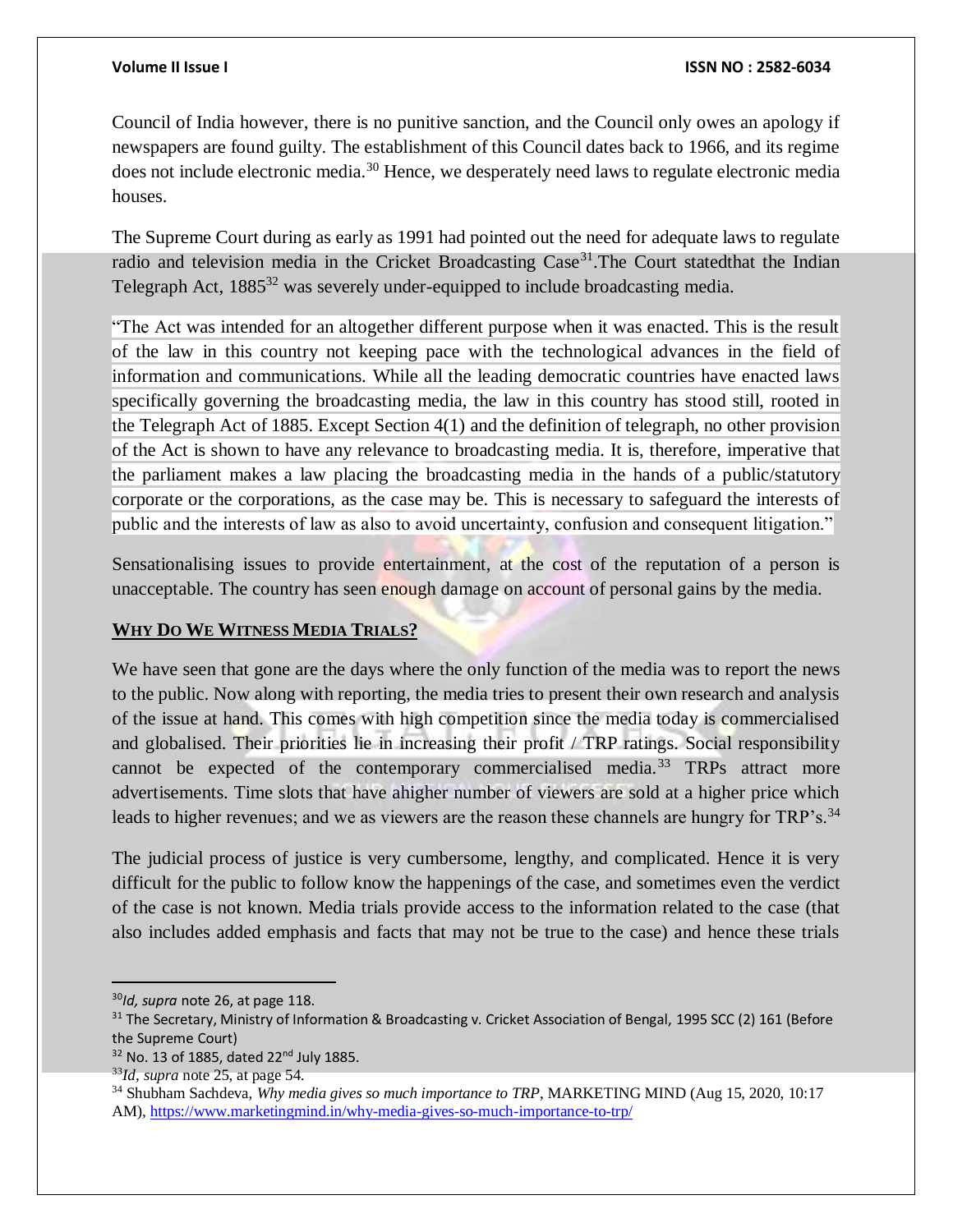become the favourite programs of the public. The public is not always well versed with the intricate legal issues and is happy to know only what is projected by the media.<sup>35</sup> For the sake of getting information about a particular case, media trial is in demand of the public; irrespective of the fact whether the projected information is true or false (Indraneel, 2016).The facts of the concerned case with its every detail, all stages of the police investigation painted with controversial comments and observations are presented, the evidence is discussed, and expert opinions are sought every now and then. The public is also dragged in this process; they are asked to send in their opinions through SMS, logging on to the channel's website or through their social media accounts.<sup>36</sup> This entire dramatization gives it the look of a reality show which obviously has viewers glued to their screens.

# **CONSEQUENCES THAT FOLLOW**

Constantly lynching the reputation and violating the privacy of an individual during the pendency of a trial can have devastating consequences if the accused is acquitted, or even worse, convicted by the influence of the trial. Innocents may face the wrath of punishment or the accused may not get a fair trial. He/She may also get a higher sentence after trial than they deserved, owing to the drama created by mass media.<sup>37</sup>Some media trials persist even after the judgement is pronounced.

# **LOOKING AT SOME NOTABLE CASES –**

In the Khursid Anwar case of December 2013, India TV broadcasted an interview with a young woman who alleged that Khurshid Anwar, a 55-year-old social activist, had caused her to consume spiked drinks during a party at his house. She accused him of raping her after she passed out. During the interview, the reporter used phrases such as "India TV ladega iss ladki ko insaaf dilaane ki jung" and "Iske saath ku karm karne waale ko inzaam tak pahuchaye". The morning after the interview was aired, Anwar's body was discovered outside his home – the man had committed suicide. Direct labelling of Mr. Anwar as a rapist drew him to commit suicide on the very next day.<sup>38</sup> Soon after, the friends and family members of Anwar refuted the claims and allegations levelled against him, and started "Justice for Khurshid Anwar" and "Stop the media trials" campaigns on Facebook.<sup>39</sup>

The case of Aarushi Talwar or the Noida Double-Murder Case is one of those that truly revealed the cruel and inhumane side of our media. This case had to be decided based on circumstantial evidence since the police had failed to secure the crime scene. The prosecution had failed to prove the guilt of the Talwars beyond reasonable doubt and the media had failed to bring this to public

<sup>36</sup>*Id, supra* note 11, at page7.

<sup>37</sup> Ashok Kumar & Dr. Priti Saxena, *Human Rights, Media Freedom and Media Trial in India*, 1 SHODH PRERAK 34 (2011)

<sup>38</sup> Rahul Mehotra, *Media Trial of Sexual Offence: Legal Sanctity*, SSRN (Aug 18, 2020, 2:44 PM), <https://ssrn.com/abstract=2405371>

<sup>39</sup>Sumit Kumar Singh, *Khurshid Anwar suicide case: Victim undergoes medical examination, stresses on rape charge*, INDIA TODAY (Aug 21, 2020, 4:02 PM), [https://www.indiatoday.in/india/north/story/ngo-boss-khurshid-anwar](https://www.indiatoday.in/india/north/story/ngo-boss-khurshid-anwar-suicide-case-police-records-victim-statement-sexual-assault-charges-221806-2013-12-24)[suicide-case-police-records-victim-statement-sexual-assault-charges-221806-2013-12-24](https://www.indiatoday.in/india/north/story/ngo-boss-khurshid-anwar-suicide-case-police-records-victim-statement-sexual-assault-charges-221806-2013-12-24)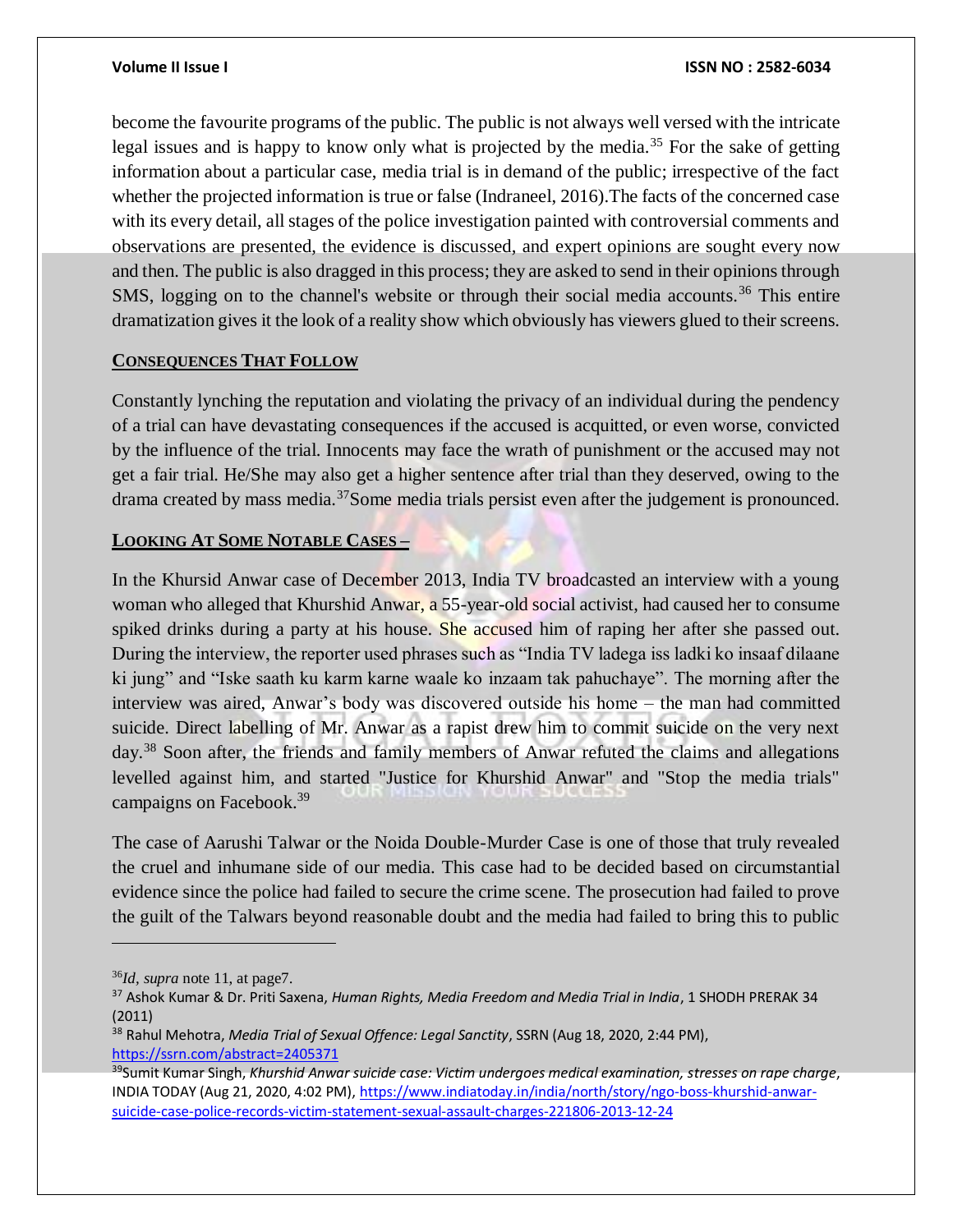notice. Instead of bringing out the truth, they chose to go with the flow of what suited their agenda of entertainment. When the body of Hemraj(their servant) was recovered, IG of Police (Meerut) Gurudarshan Singh declared that Rajesh had committed the murders after discovering Aarushi and Hemraj in an objectionable position. Although the officer was transferred for his defamatory utterances,his words captured the minds of the media. The media went to the extent of claiming that Aarushi had sought comfort in an affair with Hemraj because her father was having an extramarital affair. The majority of media and the public were caught on to this narrative, and the consideration of other possibilities was foreclosed.<sup>40</sup>

Media at any point was not content with the facts of the case. They were digging out every little detail they could find about the private life of the Talwars whether or not it was relevant the case. One channel aired an MMS clip of Aarushi; a 17-year-old friend was named by the police and his mobile number was flashed on news channels. An "other woman" was shown depicting as if there were incidents of marital infidelity. Friends, family and domestic staff were trapped and questioned mercilessly. The media relied on anonymous sources and rushed to showcase it before someone else beat them to that. <sup>41</sup>

The Talwars were demonized and defamed in almost every show and every article. Therefore, when Rajesh was assaulted with a meat cleaver inflicting serious injuries, many applauded thr act while a senior columnist went on to write: "Tough luck, Talwar".<sup>42</sup>Nupur Talwar (Aarushi's mother) was taunted for not crying enough during an interview on national TV.<sup>43</sup> The parents were finally acquitted in October 2017, but no one would ever be able to feel or describe the trauma they have suffered. The media became successful disrupting the peace of this couple for almost 10 long years, like they did not agonize from their daughter's loss already. The longer it took for the case to be satisfactorily solved, the longer media lived off it in the most incredible manner possible.<sup>44</sup>

The infamous Dhananjoy Chatterjee<sup>45</sup> rape case has now sparked news of the death sentence given to the accused as being erroneous, after three professors from ISI, Kolkata carried out extensive research on the case and published it. Their detailed report questions every aspect of the case and also hints that the girl's mother itself could be the culprit. The Supreme Court in 2013 also pointed

 $\overline{a}$ 

<sup>44</sup>*Id, supra* note 11, at page 5.

<sup>40</sup>Shohini Ghosh, *Mistrial by Media*, INDIAN EXPRESS, (Aug 21, 2020, 10:44 AM),

<https://indianexpress.com/article/opinion/columns/mistrial-by-media-aarushi-talwar-murder-case-4889249/> <sup>41</sup> Sandip Roy, *How Not to Report a Murder: The Aarushi Talwar Case Is A Textbook Example*, HUFFPOST (Aug 20, 2020, 11:00 AM)[, https://www.huffingtonpost.in/2017/10/13/how-not-to-report-a-murder-the-aarushi-talwar](https://www.huffingtonpost.in/2017/10/13/how-not-to-report-a-murder-the-aarushi-talwar-case-is-a-textbook-example_a_23242412/)[case-is-a-textbook-example\\_a\\_23242412/](https://www.huffingtonpost.in/2017/10/13/how-not-to-report-a-murder-the-aarushi-talwar-case-is-a-textbook-example_a_23242412/)

<sup>42</sup>*Id, supra* note 4.

<sup>43</sup> Shoma Choudhary, *Aarushi Talwar murder case verdict is a chance for cops, courts and media to say: never again*, DAILY O (Aug 25, 2020, 4:30 PM), https://www.dailyo.in/politics/aarushi-talwar-murder-case-rajesh-nupurtalwar-hemraj-injustice-media-trials/story/1/20055.html

<sup>&</sup>lt;sup>45</sup> Dhananjoy Chatterjee v. State of W. B., 1994 SCC (2) 220 (Before the Supreme Court)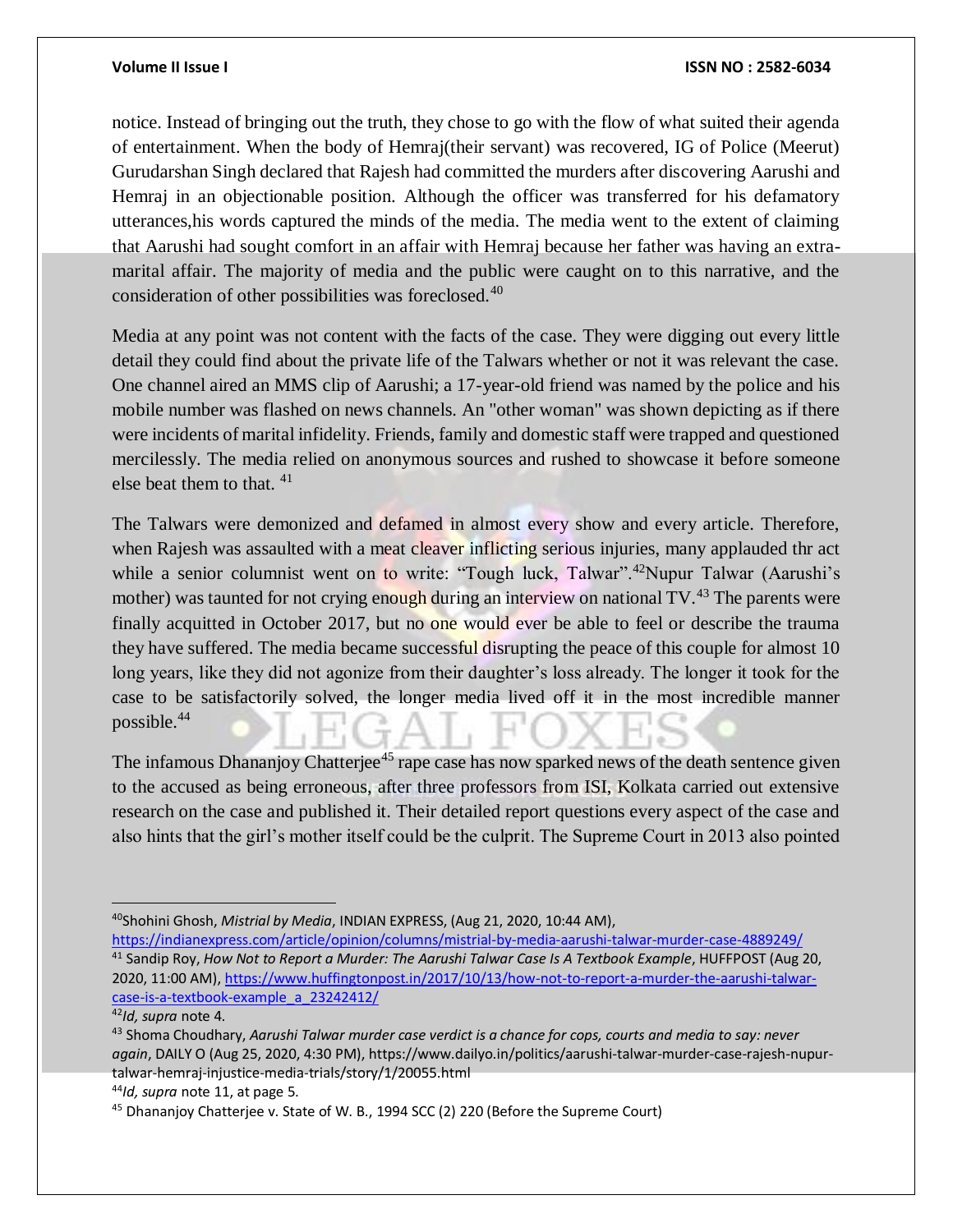out that the police investigation, in this case, was not carried out well and the "criminal test" was not prima face satisfied.<sup>46</sup>

The media had begun their parallel trial before the actual trial began. Local and national newspapers sensationalised the matter and demanded justice for the girl. Dhananjoy's conviction was solely based on circumstantial evidence after which, the electronic and print media went frenzy to the extent that the whole event took on the feel of reality television. Many have said that Dhananjay could not defend himself well because he was poor and could not afford a good lawyer. There were daily interviews with a very harassed and traumatized family of Dhananjoy and Nata Mullick, the hangman who was now a celebrity.<sup>47</sup> Famous personalities belonging to various sectors were invited to provide their views on capital punishment. The media ran constant opinion polls among their viewers and readers; published hour-to-hour news of Chatterjee's life in jail; there were programmes graphically detailing the methods of hanging and his eating habits were extensively highlighted. His favourite music, reading habits, and every other conceivable aspect of human life was publicised. Even before the actual hanging could take place, this theatre of cruelty had developed into a public event.<sup>48</sup> An unfortunate result of all this was that at least three awestruck children died in mock enactments of the hanging.<sup>49</sup>

These cases display sheer injustice caused to many individuals. The trials serve no informative or educational purpose (Barber, 1987). Gerbner (1980) has argued that, since an important media function is the reinforcement of existing attitudes, televised trials, which are so lurid and sensational, add to the existing negative impressions about crime and justice through their portrayals.<sup>50</sup>

The usage of catchy headlines is a way through which the media attracts its viewers. Reporters habitually speak of news as to be "shocking or containing "disturbing new revelations." This subconsciously tells a viewer or a potential judge about how they should feel about a particular incident. Also, much news these days contains not only the facts of the story but also includes their analysis of the issue. A commentator on the news concludes the facts and their possible meaning and speculates about what will happen in the future. This has stemmed from media trials in the O. J. Simpson<sup>51</sup> case, where conclusions were made every day, if not at every break in the trial, about who was winning. $52$ 

<sup>46</sup>*You were wrong, My Lords*, THE TELEGRAPH (Sep 10, 2020, 9:09 PM)[, https://www.telegraphindia.com/7](https://www.telegraphindia.com/7-days/you-were-wrong-nbsp-my-lords/cid/1314002) [days/you-were-wrong-nbsp-my-lords/cid/1314002](https://www.telegraphindia.com/7-days/you-were-wrong-nbsp-my-lords/cid/1314002)

<sup>47</sup> Anant Bhan, *Killing for the State: Death penalty and the medical profession: A call for action in India* 18 THE NATIONAL MEDICAL JOURNAL OF INDIA 207 (2005)

<sup>48</sup> Baidik Bhattacharya, *Public penology: Postcolonial Biopolitics and a Death in Alipur Central Jail, Calcutta* 12 POSTCOLONIAL STUDIES 9 (2009)

<sup>49</sup>*Id, supra* note 47, at page 207.

<sup>50</sup>*Id, supra* note 9, at page 299.

<sup>51</sup>People of the State of California v. Orenthal James Simpson.

<sup>&</sup>lt;sup>52</sup> Richard Gabriel, *This Case Is Brought to You by...: How High-Profile Media Trials Affect Juries*, 33 LOYOLA OF LOS ANGELES LAW REVIEW 728-729 (2000)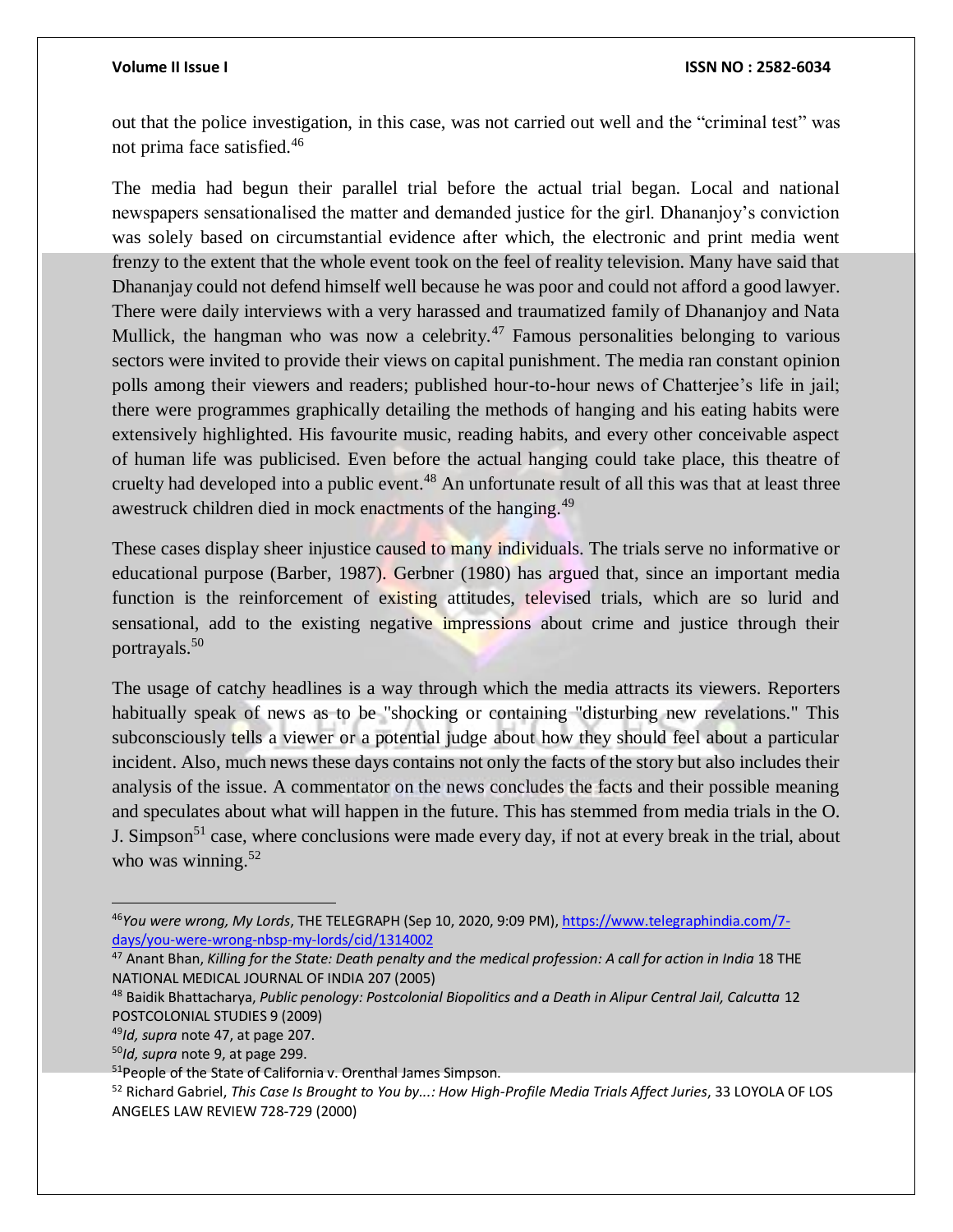Many times it happens that the case is followed by the public in its initial stages, and eventually, they lose interest in the same case, as it drags on for years. In such cases, the public feels that justice is denied because justice has been delayed. In the cases of media trials, the media not only projects the case in an interesting manner but also apparently imprints upon people that justice has been done by declaring a person innocent or guilty.<sup>53</sup>

The ongoing matter of Sushant Singh Rajput reveals no less about the evils of media trial. After his death,the initial instinct of the media was to target Bollywood and "movie mafia" for the actor's death and so they did. A week later all attention moved to Rhea Chakraborty, his girlfriend. Since then, it has been a sight of blatant violation of human rights everywhere. Consistent interference by the media and the trials did not stop even though CBI had taken probe. News channels declared her as a convict; they brought her private chats in the public domain, showed confessions made by her, and also carelessly shared her phone number. Extensive interviews were carried out with her family members and friends who do not have/ have the slightest connection with the case. More recently, she was mobbed by close to a hundred reporters while entering the Narcotics Control Bureau, not to mention that it happened amid Covid-19 with no adherence to social distancing.<sup>54</sup> Reporters also went to the extent of approaching Rhea's family and friends to their homes and even worse, setting cameras outside their houses to get a glance at their personal lives. This matter has been completely sensationalised and dramatized solely to gain TRP's, by adding headlines and phrases like "paisa, paisa aur paisa aakhir ye pyaar kaisa?", "bol rhea bol", "bhai ganja bhej" and many others. News channels conducted heated debates almost every night. Now that the said accused is arrested and in jail (not even for what she was initially accused of), media houses were seen making "news" out of her life in jail, sharing details about her daily meals. The Right to Privacy of Rhea has been violated at every level, and to make matters worse, the crowd on social media platforms made insensitive memes based on half-baked information. Eventually now, the matter has started fading since the AIIMS have confirmed that the actors death was indeed, a case of suicide and not murder. It can be concluded that even after facing intense criticism on parallel trials run in the Aarushi case, there is no fear and no lessons learned by the media.

It stands as a duty of the media to ensure that they publish the dismissal of charges against or acquittal of anyone about whom they had previously reported in a negative light. However, it has been noticed, that the judgments rendered by the courts do not receive the same publicity and exposure as accorded to the launching of prosecutions and raids conducted, which is unfortunate as the public is not aware of the final outcome of the case.<sup>55</sup>All of this comes down to stating that the public should not be misguided, deliberately or inadvertently in a way that may prove to be harmful. The media needs to be vigilant of the consequences that may arise because of its

<sup>53</sup>*Id, supra* note 6, at page 147.

<sup>54</sup>*Rhea Chakraborty gets mobbed by media as she arrives at NCB, Richa Chadha says 'social distancing jaae bhaad mein'*, HINDUSTAN TIMES (Sep 11 2020, 11:35 AM)[,https://www.hindustantimes.com/bollywood/rhea](https://www.hindustantimes.com/bollywood/rhea-chakraborty-arrives-at-ncb-office-for-questioning-in-drugs-case/story-dIBVfOizANdIQb4do2TdOP.html)[chakraborty-arrives-at-ncb-office-for-questioning-in-drugs-case/story-dIBVfOizANdIQb4do2TdOP.html](https://www.hindustantimes.com/bollywood/rhea-chakraborty-arrives-at-ncb-office-for-questioning-in-drugs-case/story-dIBVfOizANdIQb4do2TdOP.html)

<sup>55</sup> Anand Singh, *Social Change through Trial by Media and its Impact on Judicial Administration: An Empirical Study of Law* 29 JOURNAL OF NATIONAL DEVELOPMENT 162 (2016)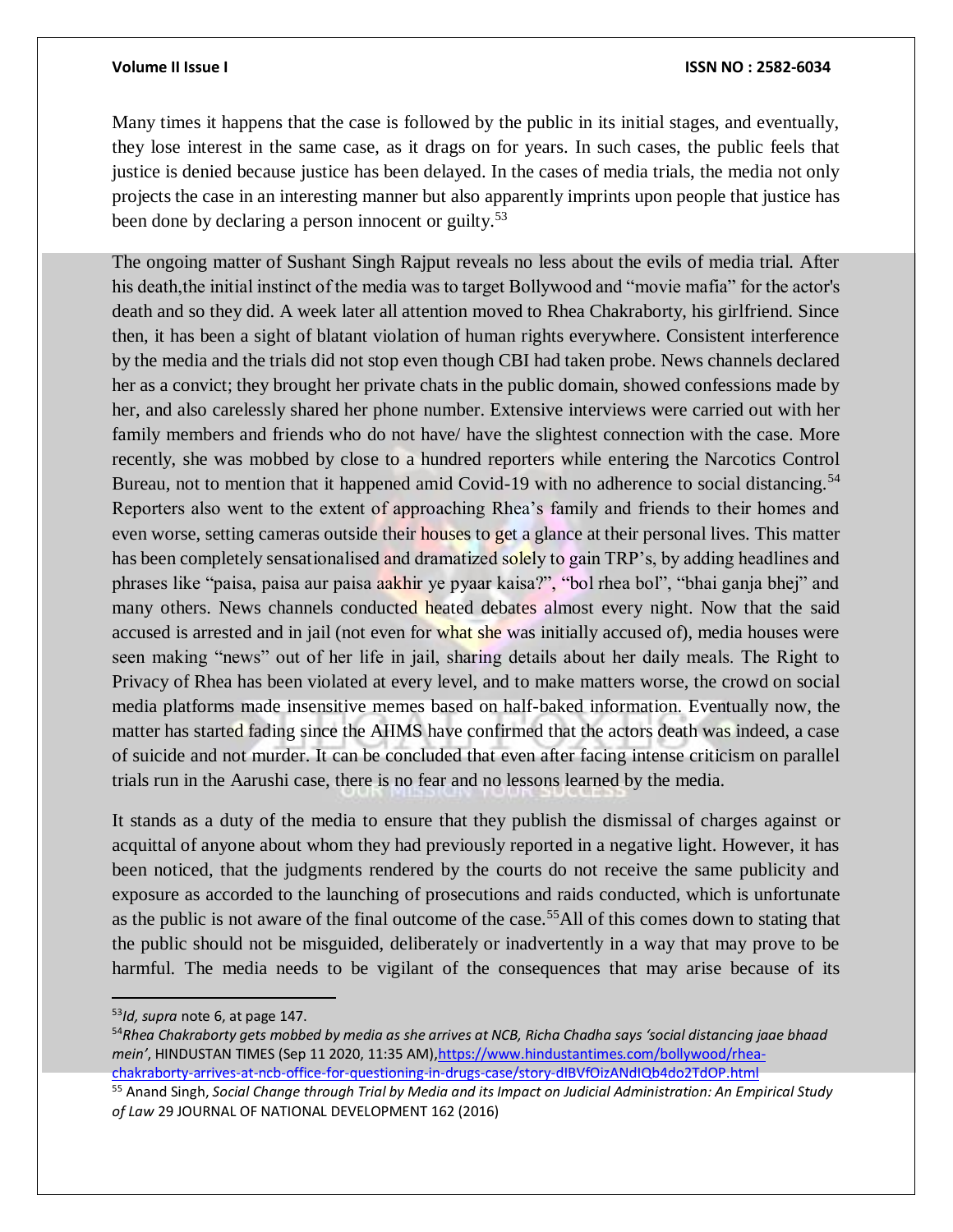irresponsible way of functioning. They should try and stick to reporting; their own views may be presented in subtle and neutral manner.<sup>56</sup>

### **SOCIAL MEDIA TRIALS**

A recent addition to parallel trials by news channels and print media is the menace of social media. Top sites Facebook, Instagram, and Twitter with millions of users allow individuals to post their opinions with a few clicks, anywhere, and at any time.<sup>57</sup> Trials on social media are mainly characterized by putting up accusatory and strong opinion basedposts, stories, statuses, tweets, etc. Many others come across these posts and spontaneously repost the same without any clarifications. Entertainment pages also follow suit end up making memes on the matter to gain traction. By the time posts of clarifications, if any start making rounds, the damage is already done. News on social media spreads like wildfire, especially if the issues are raised by influential pages/ accounts. In fact, nowadays, mainstream media itself picks a lot of their content from viral news on social media.

Three years ago Dr. Pradhan, a leading academician in Delhi was subjected to virile accusations and abuse on Facebook after a former member of his family and a leading politician from the opposition came together as a couple. Both Pradhan and his former family member were slutshamed, trolled, and abused on social media, forcing him to completely withdraw from the platform. He said that both the virtual and real worlds are integral to each other and that the incident disturbed him in quite a few ways.<sup>58</sup> Journalist author Tayleen Singh also took up the matter of online trolling in one of her articles. She highlighted the case of Sunanda Pushkar, where Republic TV and its editor Arnab Goswami had declared that Sunanda Pushkar was murdered and that her husband was complicit. It led to Tharoor being judged and sentenced on national television followed with accusations and hate speech on social media.<sup>59</sup>

Perhaps the most striking instance of social media trials is that of Sarvjeet Singh – Jasleen Kaur fake harassment case. Jasleen Kaur shared a Facebook post where she accused Sarvjeet of verbally harassing her at the Tilak Nagar traffic signal in West Delhi; the incident made national headlines. Media houses and social platforms used the opportunity to create sensational news after hearing only one side of the story. As soon as the news spread, the media channels called Sarvjeet a "pervert" and the woman's bravery was applauded by Delhi CM Arvind Kejriwal and actress Sonakshi Sinha. He was arrested within a few days. However, before his arrest, he had put out his side of the story wherein he stated that on the said day there was a slight argument between them, he did not abuse her nor did he physically harm her. Sarvjeet was declared guilty by media trials.

<sup>56</sup>*Id, supra* note 25, at page 58-59.

<sup>57</sup> Taylor, Jacqui and Gemma Tarrant, *Trial by Social Media: how do you find the jury, guilty or not guilty?*, SEMANTIC SCHOLAR (Aug 21, 2020, 5:36 PM)[, \[PDF\] Trial by Social Media: how do you find the jury, guilty or not](https://www.semanticscholar.org/paper/Trial-by-Social-Media%3A-how-do-you-find-the-jury%2C-or-Taylor-Tarrant/747946002d4ec106723e9242d6ba1c729e851724)  [guilty? | Semantic Scholar](https://www.semanticscholar.org/paper/Trial-by-Social-Media%3A-how-do-you-find-the-jury%2C-or-Taylor-Tarrant/747946002d4ec106723e9242d6ba1c729e851724)

<sup>58</sup> Swati Arjun and Shikha Rai, *Crime by the Commons, Emerging Trend in Social Media* 8 JOURNAL OF CONTENT, COMMUNITY & COMMUNICATION 38 (2018) 59*Id.*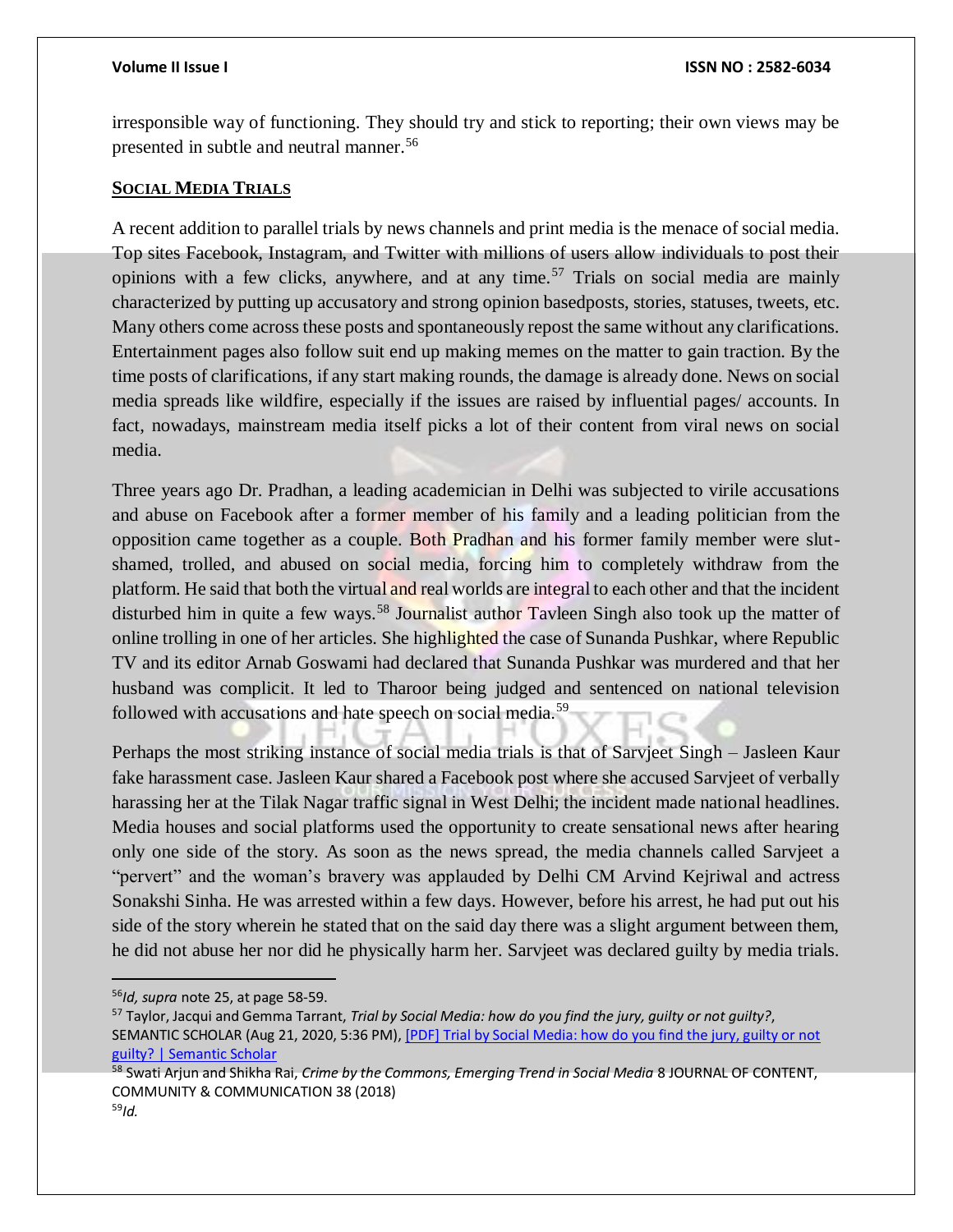$\overline{a}$ 

He was named "Delhi Ka Darinda" by social media. The incident left him with huge losses emotionally, mentally, and physically. Financial losses were also incurred. He lost a well-paying job instantly, and could not find one for a long time because of his tarnished image. Sarvjeet finally has a job that pays him Rs. 12,000 (much lesser than his previous salary); he and his family have been recovering from the trauma.<sup>60</sup> After the truth was revealed, a former Times Now employee, who claims to have put out the story of the case has now apologised (in a personal capacity) to Sarvjeet. Actor Sonakshi Sinha, who had earlier backed Jasleen, also apologised to him.<sup>61</sup> The Supreme Court has also voiced itself on trial by social media. While discussing a petition on the regulation of social media sites, Justice Deepak Gupta said "Nowadays people write anything and get away. There is no fear. Governments can still protect themselves. An individual whose reputation gets tarnished (through a comment or message) has the right to know who wrote the defamatory piece. He or she should be able to go to court, file a civil suit and seek compensation,"<sup>62</sup>

A study<sup>63</sup> carried out by a student of Walden University on the influence of mainstream media on the criminal justice system revealed interesting answers. 450 attorneys registered to practice in India were its participants. They were presented with a few statements and had to answer with how much they agreed or did not agree with the same. Some of the statements included:

"Media can be used to complicate a simple case under trial."

"I believe public media can influence judges' perception of a case under trial."

"I believe a judge handling a critical case changed his or her decision out of public media influence."

"I believe intensive case analysis by media before completion of legal process influences judgment."

"I have witnessed an offender receiving harsher sentence than required by the law due to Indian public demand through excess publicity.", and **OUR SUCCESS** 

"I know a case in India that was unfairly ruled to gain publicity".

<sup>60</sup>Sylvester Tamang, *Sarvjeet Singh Might Have Been Acquitted But Verdict Shows How False Cases Ruins One's Life*, INDIA TIMES (Aug 20, 2020, 9:37 PM), [https://www.indiatimes.com/news/india/sarvjeet-singh-might-have-been](https://www.indiatimes.com/news/india/sarvjeet-singh-might-have-been-acquitted-but-verdict-shows-how-false-cases-ruins-one-s-life-500960.html)[acquitted-but-verdict-shows-how-false-cases-ruins-one-s-life-500960.html](https://www.indiatimes.com/news/india/sarvjeet-singh-might-have-been-acquitted-but-verdict-shows-how-false-cases-ruins-one-s-life-500960.html)

<sup>61</sup>Ananya Bhardwaj, *I am ashamed: Ex-Times Now employee apologises 3 yrs after 'molestation' case,* THE PRINT (Aug 20, 2020, 10:03 PM)[, https://theprint.in/india/governance/i-am-ashamed-ex-times-now-employee](https://theprint.in/india/governance/i-am-ashamed-ex-times-now-employee-apologises-3-yrs-after-molestation-case/114801/)[apologises-3-yrs-after-molestation-case/114801/](https://theprint.in/india/governance/i-am-ashamed-ex-times-now-employee-apologises-3-yrs-after-molestation-case/114801/)

<sup>62</sup> Bhadra Sinha, *'Strike a balance': Supreme Court's advice to Centre on framing social media rules,* HINDUSTAN TIMES (Aug 19, 2020, 6:54 PM)[, https://www.hindustantimes.com/india-news/strike-a-balance-says-supreme](https://www.hindustantimes.com/india-news/strike-a-balance-says-supreme-court-to-centre-seeks-status-report-in-3-weeks-on-framing-of-social-media-regulations/story-djEnQ62Uue407iCMPZcagK.html)[court-to-centre-seeks-status-report-in-3-weeks-on-framing-of-social-media-regulations/story](https://www.hindustantimes.com/india-news/strike-a-balance-says-supreme-court-to-centre-seeks-status-report-in-3-weeks-on-framing-of-social-media-regulations/story-djEnQ62Uue407iCMPZcagK.html)[djEnQ62Uue407iCMPZcagK.html](https://www.hindustantimes.com/india-news/strike-a-balance-says-supreme-court-to-centre-seeks-status-report-in-3-weeks-on-framing-of-social-media-regulations/story-djEnQ62Uue407iCMPZcagK.html) [emphasis added]

<sup>63</sup> V.V.L.N. Sastry, *Influence of Trial by Media on the Criminal Justice System in India,* WALDEN UNIVERSITY (PhD Dissertation) (2019)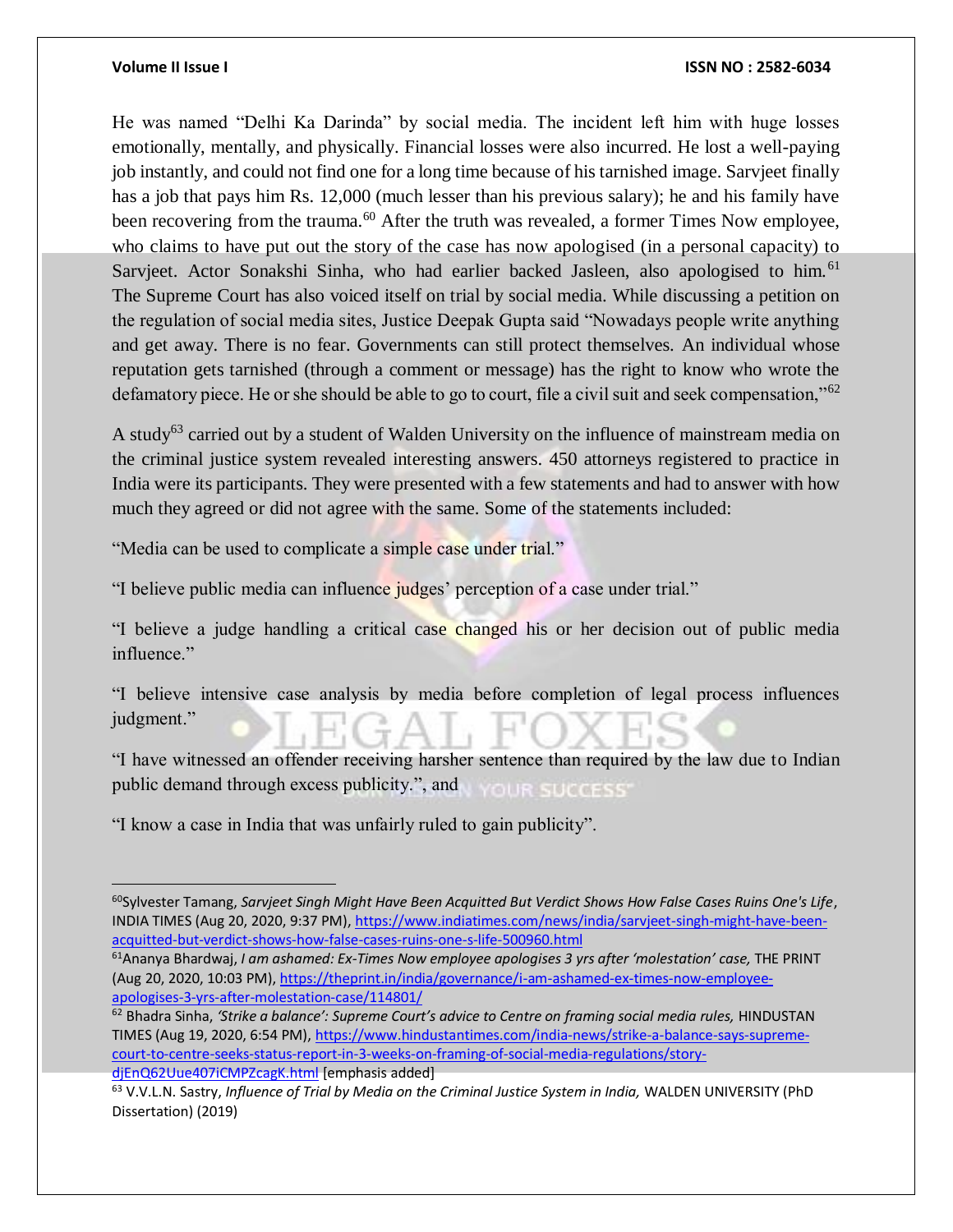The majority of attorneys responded to all of these statements in the affirmative. The legal fraternity is well aware of the problems caused due to trial by media and it is important that the general public also understands the same.

# **COMPARING THE LEGAL SCENARIO, DOMESTIC V. INTERNATIONAL**

In the United States, freedom of speech is an absolute right unlike in India. Although they are still skeptical, they believe that pre-trial publicity does not adversely affect a fair trial. Therefore, the press is freely allowed the cover the crime and the trial. On other hand, in the United Kingdom, a fair trial is ensured by restricting the flow of information. Under the Contempt of Court Act, 1981, the English courts have the power to prevent or punish conduct which tends to obstruct, prejudice, or abuse the administration of justice.<sup>64</sup>

### **DOCTRINE OF POSTPONEMENT**

India is yet to introduce regulatory laws for its dominating electronic media. In the Sahara<sup>65</sup>case of 2012, the apex court discussed about publications that would create prejudice and risk to the administration of justice. The court in this case granted a postponement order, temporarily preventing electronic or print media from reporting on the case. The point of law thus stands that, any person (accused or aggrieved) who genuinely feels that the content published infringes his/her rights under Art. 21 and right to a fair trial, that person would be entitled to approach the court and seek for order for postponement of that particular publication or broadcast. He will also be entitled to seek postponement of publication of certain phases of the trial (includes identity of victim, witness or complainant). The court would pass an order as it may deem fit, balancing the right to fair trial and freedom of speech. It should be borne in mind that postponement orders should be for a short duration and should be applied only in cases of a real and substantial risk of prejudice to the proper administration of justice or the fairness of the trial.<sup>66</sup>SC opined that journalists should know their 'Lakshman Rekha' so as to not cross the line of contempt.<sup>67</sup> Since then, the doctrine of postponement has been applied in various circumstances in India and is also widely used in the UK.

In May 2020, a PIL<sup>68</sup> petition was filed by Advocate Reepak Kansal in the apex court, seeking for a change in the constitution of the Broadcast Regulatory Authority of India. The aim of this was to regulate electronic media channels and facilitate the development of broadcasting services in the country. He has stated that until journalism was dominated by print media, it remained a positive force, but with the advent of electronic media, negative facets of journalism have appeared

<sup>66</sup>*Media Censorship by Courts in India: A brief history of the clampdown on media*, CITIZENS FOR JUSTICE & PEACE (CJP) (Aug 19, 2020, 2:16 PM)[, https://cjp.org.in/media-censorship-by-courts-in-india/](https://cjp.org.in/media-censorship-by-courts-in-india/) [emphasis added] <sup>67</sup>*SC imposes 'Lakshman rekha' guideline on media reporting,* INDIAN EXPRESS (Sep 9, 2020, 5:03 PM), <http://archive.indianexpress.com/news/sc-imposes-lakshman-rekha-guideline-on-media-reporting/1000982/>

<sup>68</sup> Reepak Kansal v. Union of India, W.P. (C) No. 000762 - / 2020

 $\overline{a}$ <sup>64</sup> Justice R.S. Chauhan, *Trial by Media: An International Perspective* S-38 EASTERN BOOK COMPANY 8 (2011) <sup>65</sup> Sahara India Real Estate Corporation. Ltd. v. SEBI, (2012) 10 SCC 603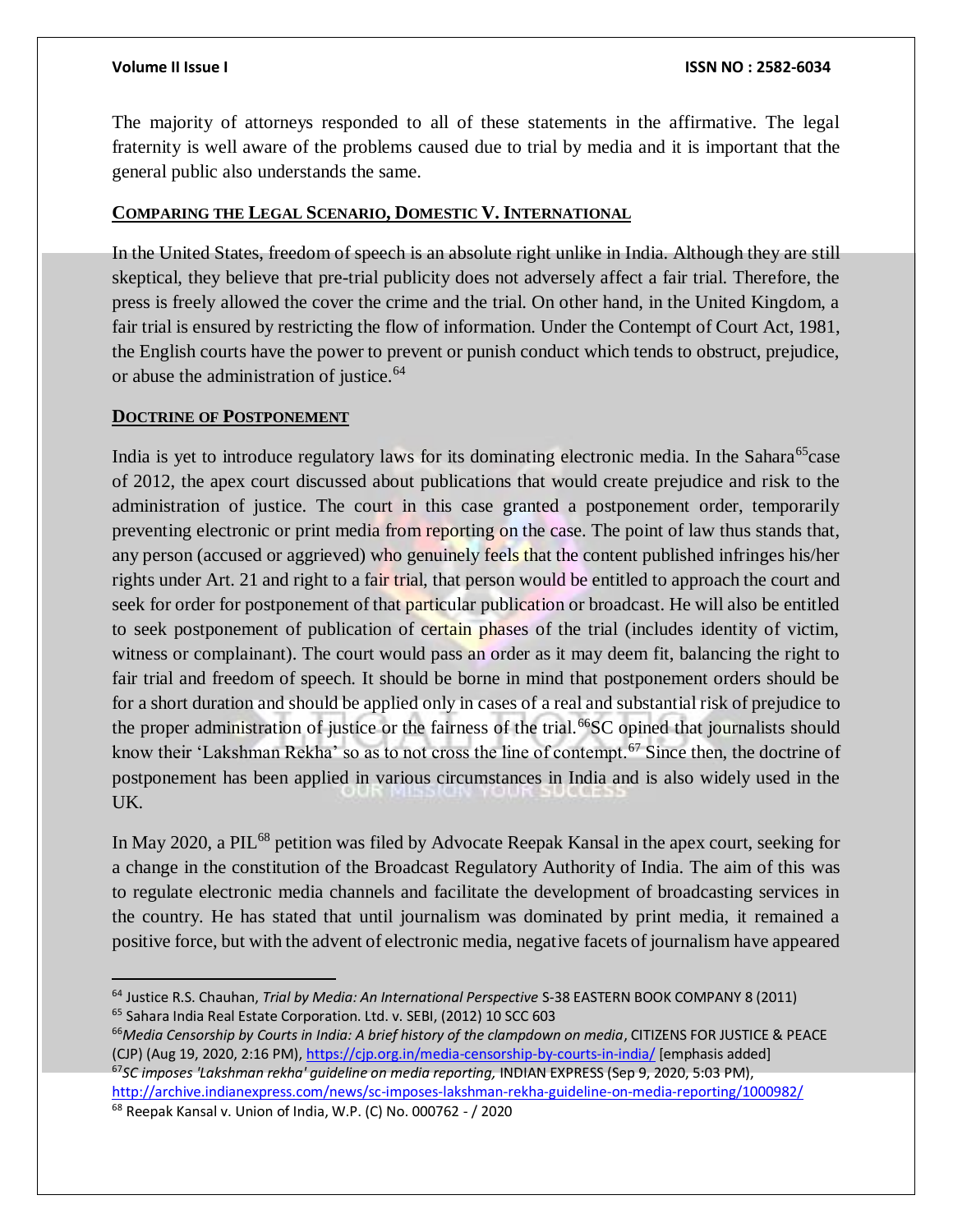due to lack of statutory provisions and authority. The PIL also stated that electronic media is selfdeclared press and gets all perks and privileges given to Press. There is no statutory authority to check the illegal activities of these platforms and they end up violating the ethics of Media by blatantly assassinating the character of individuals and organizations.

The SC after hearing the matter in August 2020 has called upon the Centre to file a reply to the problem of unregulated electronic media. Besides asking the Ministry of Information and Broadcasting to reply, the apex court has also issued notices to the News Broadcasters Association, the News Broadcasting Standards Authority of India, and the Press Council of India.<sup>69</sup> The Court awaits for the reply of the Centre.

# **CONCLUSION**

The media neither has the excellence nor the competence which the judiciary has. It is also not possible that the media has access to each and every piece of evidence, which is presented before the judge. When the media continuously harps upon the guilt or the innocence of the person, it is possible that the mind of the judge may be affected. He may be deprived of clear, reasonable, rational, and legal thinking.<sup>70</sup> It has been consistently proven to be difficult for the courts to decide a case based on its merits when it is extensively dealt with by the media, causing a highly disturbed atmosphere.<sup>71</sup>Judgments may suffer influence from information that may be irrelevant, that comes from media sources, newspaper reports, radio and television news, advertising, movies, and televised crime shows and courtroom scenes.<sup>72</sup>

The Norms of Journalistic Conduct (2010) has clearly laid out that in a conflict between fair trial and freedom of speech, fair trial has to necessarily prevail because any compromise of fair trial for an accused will cause immense harm and defeat justice delivery system.

The Court in Satyaveer Singh Rathi vs M/S. Zee Television Ltd<sup>73</sup>has observed the same –

"It is, therefore, settled law that when a conflict arises between fair trial and freedom of speech, the former prevailed because the compromise of fair trial for a particular accused will cause them permanent harm whereas the inhibition of media freedom ends with the conclusion of legal proceedings. It is unthinkable to allow destroying the essential power and duty to protect fair trial of persons accused of crimes because this is an extreme form of 'trial by media' who usurps the function of the Court without the safeguards of procedure, right to cross examine etc. and such publications prejudge the facts and influence the Court, witnesses and others. By and large, while

<sup>69</sup>*SC seeks Centre's reply on PIL for setting up body to regulate news broadcasters,* NEW INDIAN EXPRESS (Sep 9, 2020, 6:00 PM)[, https://www.newindianexpress.com/nation/2020/aug/07/sc-seeks-centres-reply-on-pil-for](https://www.newindianexpress.com/nation/2020/aug/07/sc-seeks-centres-reply-on-pil-for-setting-up-body-to-regulate-news-broadcasters-2180432.html)[setting-up-body-to-regulate-news-broadcasters-2180432.html](https://www.newindianexpress.com/nation/2020/aug/07/sc-seeks-centres-reply-on-pil-for-setting-up-body-to-regulate-news-broadcasters-2180432.html)

<sup>70</sup>*Id, supra* note 6, at page 144.

<sup>71</sup>*Id, supra* note 26, at page 114.

<sup>72</sup>*Id, supra* note 2.

<sup>73</sup> CS No. 324/2013 (Before the Supreme Court)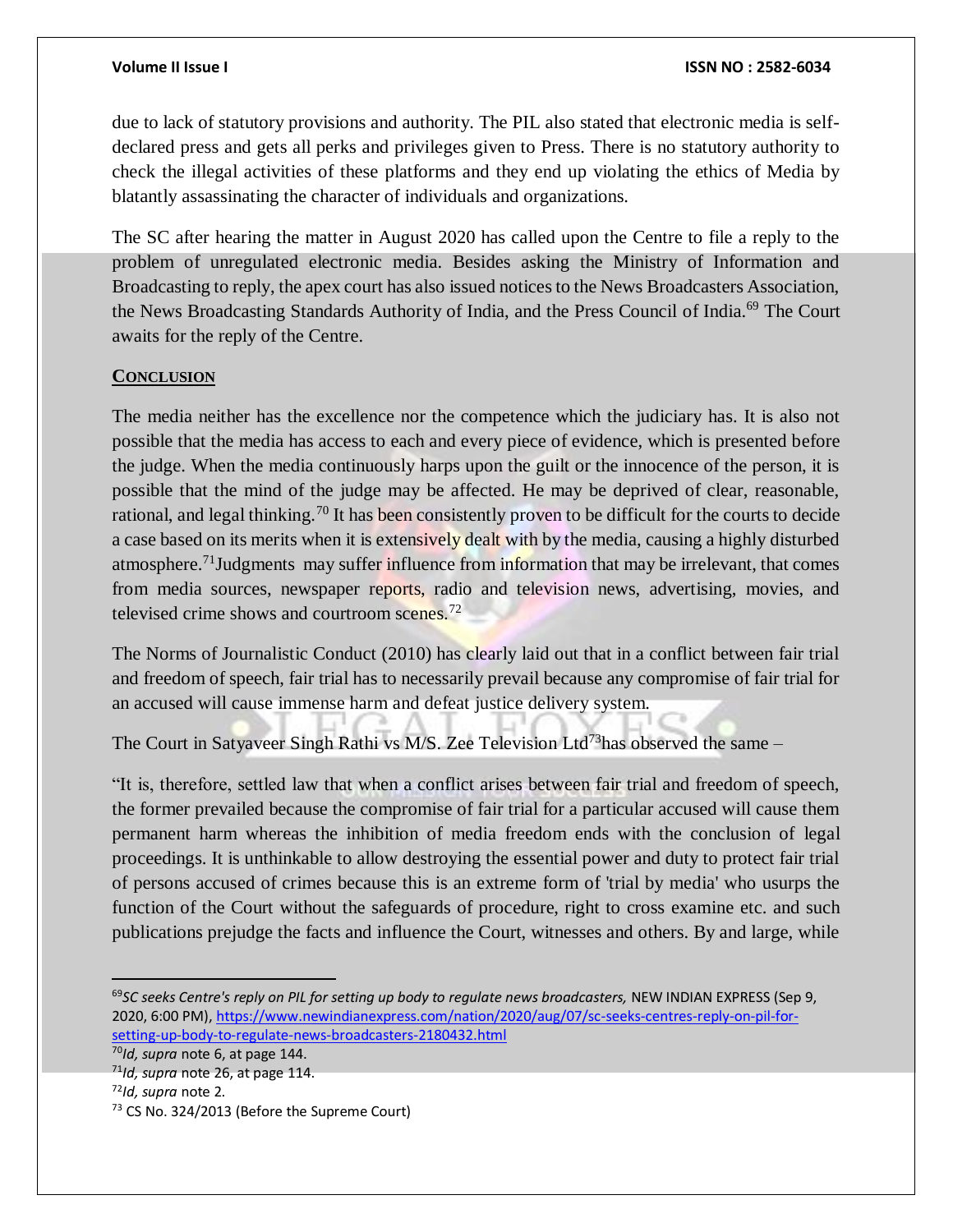$\overline{a}$ 

### **Volume II Issue I ISSN NO : 2582-6034**

Judges may generally be impervious to influence, the possibility of such influence could not be ruled out altogether."

Media, especially electronic media should act ethically while reporting news and try to present a neutral analysis of any case. An accused need not be constantly questioned/ interviewed by media or have his privacy violated by them. Instead of making the situation difficult, media could help out in simple ways to help the victims and their families, such as a) Giving a fair coverage to both sides of an issue, b) Avoiding publication of sensitive/ gruesome images, c) Dealing with the victims with utmost respect and dignity keeping in mind their mental state, d) Respecting the privacy of the families while they are grieving. E.g. funerals, e) Respecting their privacy and wishes in general, f) Not tainting the victim for gathering news material, g) Avoiding glorification of violent actions, h) Avoiding graphical details unless required, i) Showing of victims blood can be well avoided.<sup>74</sup>

There is a dire need to regulate the electronic media which can be done by introducing the necessary laws in our country. Stricter punishments should also be prescribed for the Press Council of India if found be carrying out media trials. However, the regulation of content on social media is tricky because of the privacy policies of the various applications.

Nevertheless, while waiting for the required legal reforms, a few steps can be taken by the public to curb media trials. As mentioned earlier, TRP's of news channels are fuelled solely by us. We can avoid providing TRP's through silently boycotting and discouraging media trials simply by not watching them. This includes news where media is seen violating the privacy of an accused, conducting one-sided interviews, or heated debates. Instead, we can follow up on news through internet articles and newspapers. One may also openly boycott by using social media platforms to create awareness about the evils of media trial instead of sharing uncertified accusatory posts. It is crucial to understand that an accused is not equal to a convict. The curriculum of journalism courses should include learning thoroughly about the principles of fair trial, the principle of innocent until proven guilty, and the Right to Privacy. Simplified chapters on these topics should also be included in high school level curriculums so that children using social media at a young age understand certain concepts; they will encourage them to conduct their own research before reposting/ creating accusatory content. Internet usage has increased by 70%<sup>75</sup> due to the current pandemic and one ought to be careful about the content they post or come across.

Media plays an important role in shaping the opinions of society and it is capable of altering the whole viewpoint of the public. Social psychological research has shown that first impressions of people are formed as quickly as one-tenth of a second (Willis & Todorov, 2006) suggesting that

<sup>74</sup> Tulishree Pradhan & Shuvro Prosun Sarker, *Media Trial vs. Fair Trial: Are The New Media Reshaping Administration Of Justice?* 4TH INTERNATIONAL SCIENTIFIC CONFERENCE ERAZ 2018 AT SOFIA, BULGARIA 768 (2018)

<sup>75</sup>Ella Koeze and Nathaniel Popper,*The Virus Changed the Way We Internet,* THE NEW YORK TIMES (Sep 8, 2020, 6:16 PM)[, https://www.nytimes.com/interactive/2020/04/07/technology/coronavirus-internet-use.html](https://www.nytimes.com/interactive/2020/04/07/technology/coronavirus-internet-use.html)